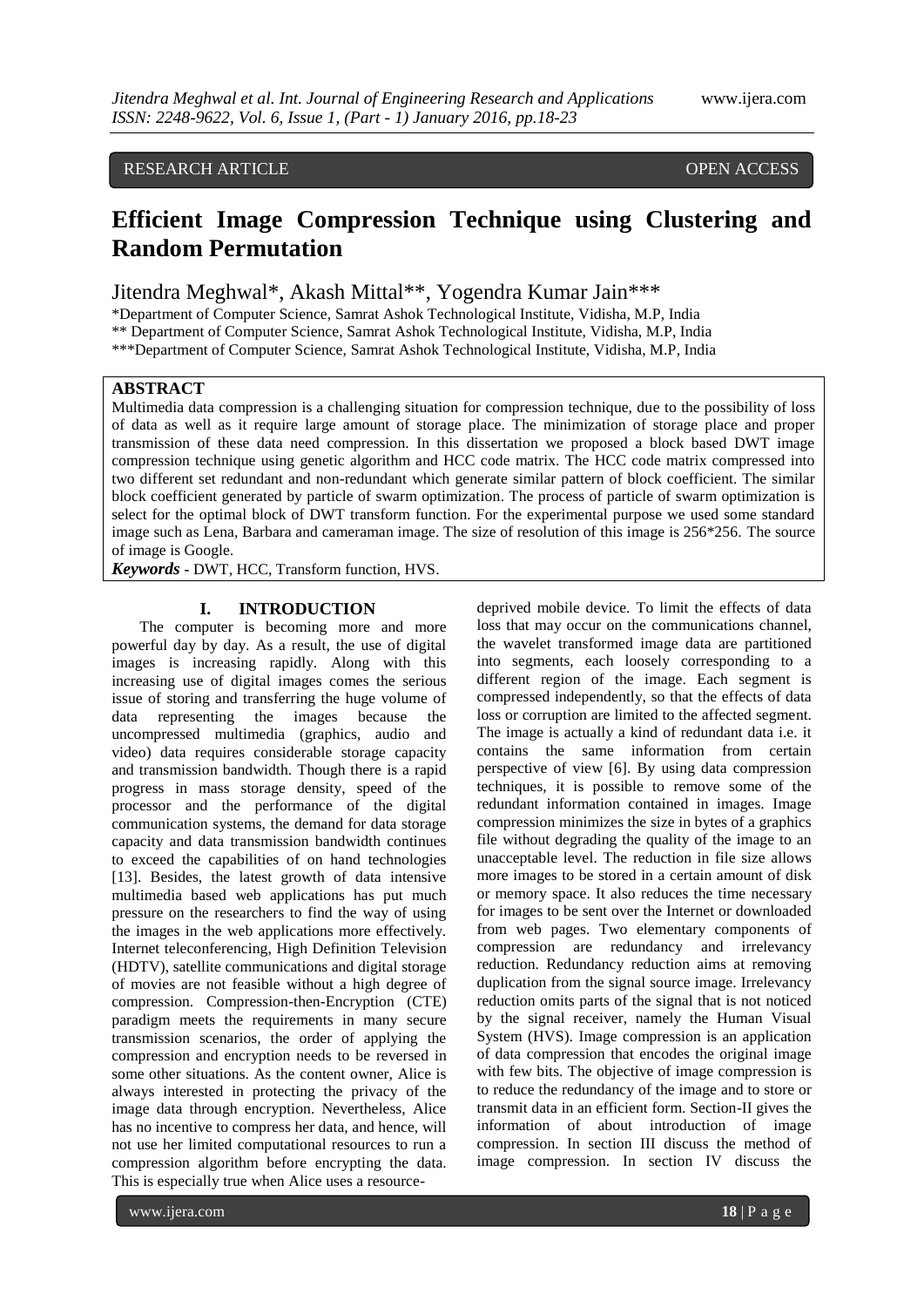proposed method. In section V comparative result finally, in section VI conclusion and future scope.

## **II. PRINCIPALS OF IMAGE COMPRESSION**

Communication systems now a day"s greatly rely on image compression algorithms to send images and video from one place to another. Every day, a massive amount of information is stored, processed, and transmitted digitally. The arrival of the biometric identity concept demands that governments around the world keep profiles of their citizens, and for businesses to keep profiles of their customers and produce the information over the internet. Image compression addresses the problem of pressing large amounts of digital information into smaller packets (by reducing the size of image and data files) that can be moved quickly along an electronic medium before<br>communication can take place effectively. communication can take place effectively. Compressing images results in reduced transmission time and decrease storage requirements [4]. Whereas uncompressed multimedia files require considerable storage capacity and transmission bandwidth. The good compression system should be able to reconstruct the compressed image source or an approximation of it with good quality. It is an important branch of image processing that is still a very active research field and attractive to industry. Basic components of a data compression system are illustrated in below Figure. There are two different encoding systems in operation within the compression system, the predictive coding, and the transform coding. Predictive coding works directly on the input image pixel values as they read into the system; the spatial or space domain encoder also has the capacity to efficiently expect the value of the present sample from the value of those which have been processed previously. So this type of coding has to search for the relationship that governs the tile pixels and make a decision for the best way of operating them before the coding process start. Transform coding on the other hand uses frequency domain, in which the encoding system initially converting the pixels in space domain into frequency domain via transformation function. Thus producing a set of spectral coefficients which are then suitably coded and transmitted. The background research of this chapter will focus on the transform coding since the Bin DCT algorithm by itself is also transforms the row image in space domain into spatial frequency domain. The decoder on the other side must perform an inverse transform before the reconstructed image can be displayed. The coding technique implemented in this project is the transform coding using multiplier-less approximation of the DCT algorithms.



**Figure 1: Basic Data Compression System.**

Feature extraction process play important role in face detection and pattern detection system based authentication mechanism. The goal of feature extraction is to find a specific representation of the data that can highlight relevant information [7]. This representation can be found by maximizing a criterion or can be a pre-defined representation. Usually, a face image is represented by a high dimensional vector containing pixel values (holistic representation) or a set of vectors where each vector summarizes the underlying content of a local region by using a high level transformation (local representation). In this section we made distinction in the holistic and local feature extraction and differentiate them qualitatively as opposed to quantitatively. It is argued that a global feature representation based on local feature analysis should be preferred over a bag-of-feature approach. The problems in current feature extraction techniques and their reliance on a strict alignment is discussed. Finally we introduce to use face-GLOH signatures that are invariant with respect to scale, translation and rotation and therefore do not require properly aligned images. The resulting dimensionality of the vector is also low as compared to other commonly used local features such as Gabor, Local Binary Pattern Histogram 'LBP' etc. and therefore learning based methods can also benefit from it [9].

## **III. WAVELET TRANSFORM METHOD**

Wavelet transforms have been one of the important signal processing developments in the last decade, especially for the applications such as timefrequency analysis, data compression, segmentation and vision [12]. During the past decade, several efficient implementations of wavelet transforms have been derived. The theory of wavelets has roots in quantum mechanics and the theory of functions though a unifying framework is a recent occurrence. Wavelet analysis is performed using a prototype function called a wavelet. Wavelets are functions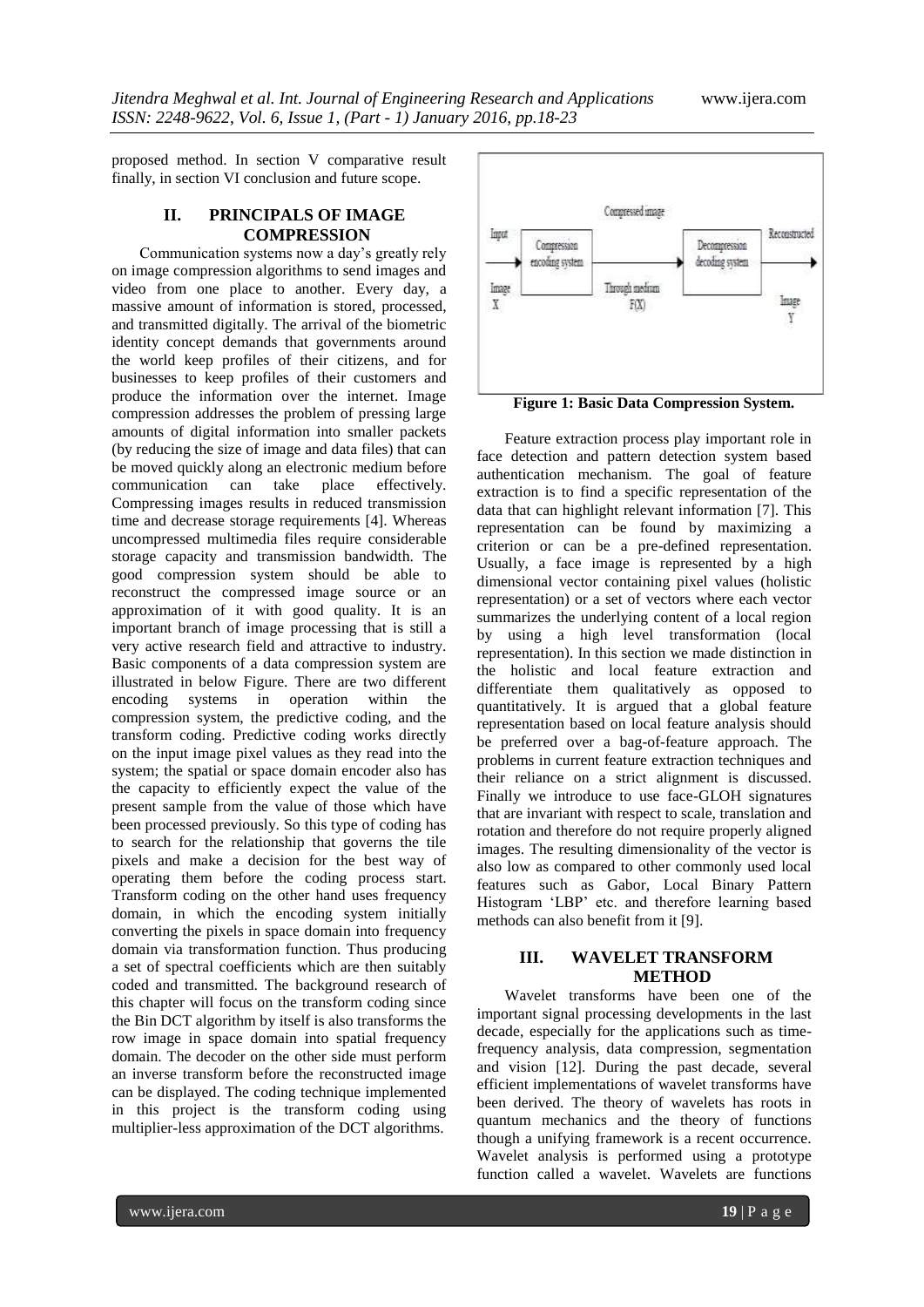defined over a finite interval and having an average value of zero. The basic idea of the wavelet transform is to represent any arbitrary function f (t) as a superposition of a set of such wavelets or basis functions [11]. These basis functions or baby wavelets are obtained from a single prototype wavelet called the mother wavelet, by dilations or contractions (scaling) and translations (shifts). Efficient implementation of the wavelet transforms has been derived based on the Fast Fourier transform and short-length fast-running FIR algorithms in order to reduce the computational complexity per computed coefficient. All wavelet packet transforms are calculated in a similar way. Therefore we shall concentrate initially on the Haar wavelet packet transform, which is the easiest to describe. The Haar wavelet packet transform is usually referred to as the Walsh transform [9].

## **DISCRETE WAVELET TRANSFORM**

Image data input is shown at left in the diagram. The DWT coefficient buffer at right in the diagram stores wavelet coefficients computed by the DWT stage. The program flow in the diagram produces DWT coefficients for a single segment. Once the coefficients corresponding to a segment have been computed and placed in the buffer, the BPE stage can begin encoding that segment. The BPE stage relies on all of the coefficients in a segment being available simultaneously [6]. The calculation of a DWT coefficient depends on image pixels in a limited neighborhood. Consequently, when images are encoded using more than one segment, it is often possible to implement the DWT stage so that DWT coefficients for a segment are produced without requiring input of a complete image frame. For example, in a push-broom imaging application, DWT coefficients may be produced in a pipeline fashion as new image scan lines are produced by the imager.

#### **WAVELET PACKET IMAGE CODING**

One practical way of constructing wavelet bases is to iterate a two channel perfect reconstruction filter bank over the low pass branch. This results in a dyadic division of the frequency axis that works well for most signals we encounter in practice. However, for signals with strong stationary high pass components, it is often argued that wavelet basis will not perform well, and improvements can be generally found if we search over all possible binary trees for a particular filter set, instead of using the fixed wavelet tree [19]. Wavelet packet transforms are obviously more general than the wavelet transform, they also offer a rich library of bases from which the best one can be chosen for a fixed signal with a fixed cost function. The advantage of the wavelet packet framework is thus its universality in adapting the

transform to a signal without training or assuming any statistical property of the signal.

## **IV. PROPOSED METHOD**

In this section describe the proposed algorithm for image compression using wavelet transform and particle of swarm optimization technique. Basically in this algorithm POS are used for removal of redundant structure of packet in common similar block and create separate block and both block supply to HCC matrix and finally image are compressed. For the searching of redundant structure block and non-redundant structure block used fitness constrains function, those structure satisfied the given constraints are called non redundant structure else redundant structure. The proposed algorithm is a combination of integer wavelet packet transform function, particle of swarm optimization and HCC matrix. Now the process of algorithm divided into three sections. Section first discusses the generation of packet, section two discusses the optimization of packet and section three discusses the HCC code matrix for compression. For the grouping of packet used cluster algorithm. Cluster algorithm group the similar packet and dissimilar packet.



**Figure 2: Proposed model of image compression.**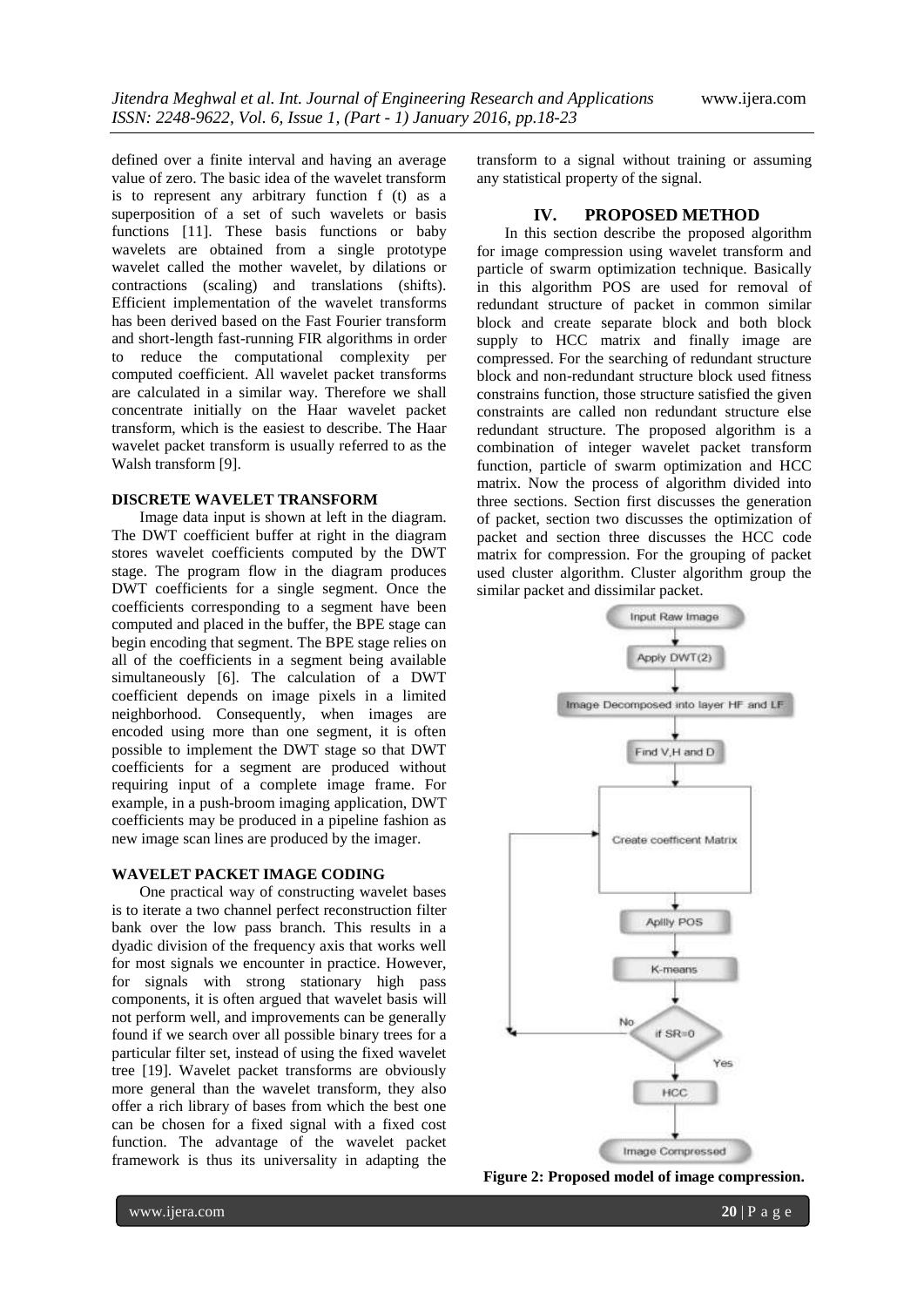## **V. EXPERIMENTAL RESULT ANALYSIS**

The experimental result partitioned by three methods one is JPEG, second is PCRP and third is our proposed technique. There are several lossless image compression algorithms like Lossless JPEG,JPEG 2000,PNG,CALIC and JPEG-LS.JPEG-LS has excellent coding and best possible



**Figure 3: Shows the compression of Data set which includes cameraman compressed image as an output.**



**Figure 4: Shows the compression of Data set which includes child compressed image as an output.**

| Data   | Techniq      | <b>PSNR</b> | <b>Compres</b> | <b>Elapse</b> |
|--------|--------------|-------------|----------------|---------------|
| Set    | <b>ne</b>    | (dB)        | sion           | Time(         |
|        |              |             | <b>Ratio</b>   | Sec)          |
| Camera | <b>JPEG</b>  | 13.560      |                | 10.871        |
| man    |              | 47          | 0.18335        | 784           |
| Image  | <b>PCRP</b>  | 21.560      |                | 11.151        |
|        |              | 47          | 1.4834         | 017           |
|        | <b>PROPO</b> | 23.560      |                | 6.7283        |
|        | <b>SED</b>   | 47          | 1.8834         | 27            |
| Image  | <b>JPEG</b>  | 8.7689      |                | 11.821        |
| 11     |              | 57          | 0.42525        | 748           |
|        | <b>PCRP</b>  | 16.768      |                | 12.584        |
|        |              | 957         | 1.7253         | 048           |
|        | <b>PROPO</b> | 18.768      |                | 14.682        |
|        | <b>SED</b>   | 951         | 2.1253         | 364           |
| Image  | JPEG         | 6.0294      |                | 13.358        |
| 22     |              | 92          | 0.70117        | 795           |
|        | <b>PCRP</b>  | 14.029      |                | 12.565        |
|        |              | 492         | 2.0012         | 998           |
|        | <b>PROPO</b> | 16.029      |                | 12.539        |
|        | <b>SED</b>   | 492         | 2.4012         | 689           |

**Table 1: Shows the comparative PSNR, Compression ratio, Elapse time of image Compression using various techniques.**



**Figure 5: Shows that performance of data set cameraman counts of data and rate of PSNR, Compression ratio and elapse time.**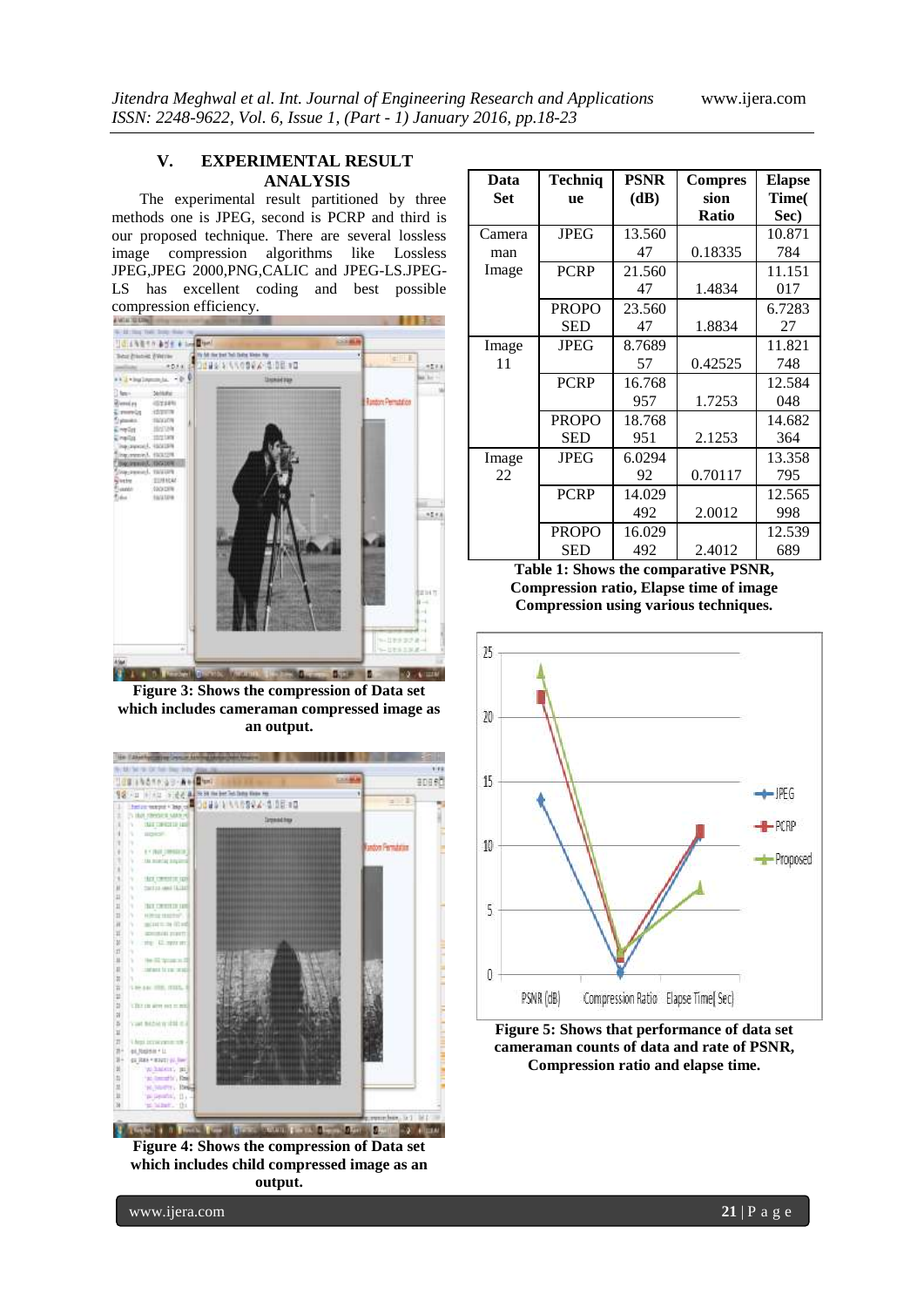

## **Figure 6: Shows that performance of data set image counts of data and rate of PSNR, Compression ratio and elapse time.**

## **VI. CONCLUSION AND FUTURE WORK**

In this paper we proosed a cluester based image compression technique.the cluester based image compression techniqe used k-means cluestering technique for the grouping of packet. In the particle of swarm optimization process define the fitness constraints according to the diffrence value of structure refrence packet. if diffrence of packet is zero value assigned 1 and the diffrence value get value assined 0. both similar and disimilry packet collect in two different unit and paases throgh HCC matrix after that image is compressed. the proposed algorithm implemenrt in matlab software with version 7.14.0. algorithm used hear wavelet faimly process for decompostion of image. the decomposed transfrom function passes through coding and generates packet transfrom. for the valiadtion of proposed algorithm used another image compression technique such as JPEG,PCRT and compostie algorithm. for the valuation of parameter used two standard parameter one is PNSR and another is compression ratio. our emprical valaution of PSNR and C.R shows that better value in comression of other compression algorithm. The proposed algorithm is very efficient in terms of PSNR value and C.R instead of PCRT algorithm and JPEG based compression technique. But little point of disappoint in terms of computational time because the search and optimization of structure reference packet more

## **REFERENCES**

- [1] Jiantao Zhou, Xianming Liu, Oscar C. Au, Yuan Yan Tang "Designing an Efficient Image Encryption-Then-Compression System via Prediction Error Clustering and Random Permutation" IEEE TRANSACTIONS ON INFORMATION FORENSICS AND SECURITY, Vol-9, 2014. Pp 39-52.
- [2] Kamrul Hasan Talukder, Koichi Harada "Haar Wavelet Based Approach for Image Compression and Quality Assessment of Compressed Image" IAENG International Journal of Applied Mathematics, Vol-6, 2007.
- [3] Matthew C. Stamm, K.J.Ray Liu "Anti-Forensics of Digital Image Compression" IEEE TRANSACTIONS ON INFORMATION FORENSICS AND SECURITY, Vol-6, 2011. Pp 1050-1065.
- [4] Radhika Bansal, Rohini Sharma "Designing an Efficient Image Encryption-Compression System Using A New Haar Wavelet" International Journal of Latest Scientific Research and Technology, 2014. Pp 64-71..
- [5] Junzhou Huang , Shaoting Zhang, Dimitris Metaxas "Efficient MR image reconstruction for compressed MR imaging" Elsevier ltd. 2011. Pp 670-679.
- [6] Veenadevi.S.V.1, A.G. Ananth "FRACTAL IMAGE COMPRESSION USING QUADTREE DECOMPOSITION AND HUFFMAN CODING" Signal & Image Processing : An International Journal (SIPIJ) Vol-3, 2012. Pp 207-213.
- [7] Yushu Zhang, Kwok-Wo Wong, Leo Yu Zhang, Di Xiao "Robust Coding of Encrypted Images via Structural Matrix" IEEE, 2014. Pp 1-10.
- [8] Ba-Ngu Vo, Ba-Tuong Vo, Nam-Trung Pham, and David Suter "Joint Detection and Estimation of Multiple Objects From Image Observations" IEEE TRANSACTIONS ON SIGNAL PROCESSING, VOL-58, 2010. Pp 5129-5140.
- [9] N. Senthilkumaran, J. Suguna "Neural Network Technique for Lossless Image Compression Using X-Ray Images" International Journal of Computer and Electrical Engineering, Vol.3, 2011. Pp 17- 23.
- [10] S .S. Panda, M.S.R.S Prasad, MNM Prasad, Ch SKVR Naidu " image compression using back propagation neural network" international journal of engineering science & advanced technology, Vol-2, 2012. Pp 74- 78.